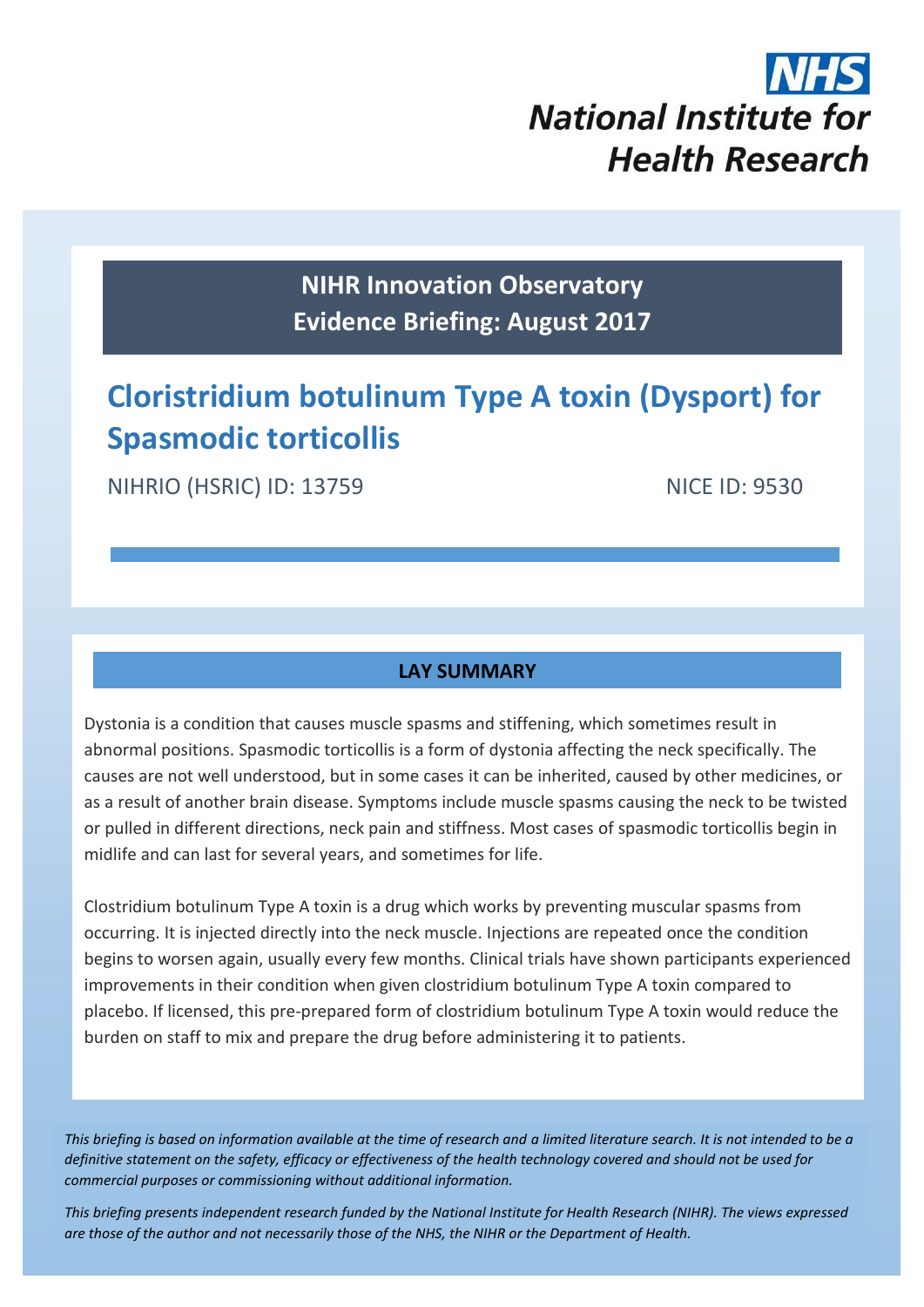#### **TARGET GROUP**

Spasmodic Torticollis; adults– first line.

## **TECHNOLOGY**

#### <span id="page-1-1"></span><span id="page-1-0"></span>**DESCRIPTION**

Clostridium botulinum type A toxin-haemagglutinin complex (Dysport; AbobotulinumtoxinA) is a neuromuscular blocking agent which works by inhibiting the release of the neurotransmitter acetylcholine from the cholinergic nerve endings. The toxin binds to the nerve endings and is internalised into the cell by receptor-mediated endocytosis which leads to intracellular blockage of neurotransmitter exocytosis into the neuromuscular junction.<sup>1</sup> Dysport is intended for use in a range of conditions including the treatment of muscular spasm and hyperhidrosis.<sup>2</sup> In the phase III trial clostridium botulinum type A toxin-haemagglutinin complex 250-500 units is administered by intramuscular injection over one or more treatment cycles.<sup>[12,](#page-4-0) [14,](#page-4-1) [16,](#page-6-0) [18](#page-6-1)</sup>

Clostridium botulinum type A toxin-haemagglutinin complex (powder for solution) (Dysport) has been licensed for use in the EU for the symptomatic treatment of:

- Focal spasticity of upper limbs in adults
- Focal spasticity of lower limbs in adults affecting the ankle joint due to stroke or traumatic brain injury
- Dynamic equinus foot deformity in ambulant paediatric cerebral palsy patients (2 years of age or older)
- Spasmodic torticollis (cervical dystonia) in adults
- Blepharospasm in adults
- Hemifacial spasm in adults
- Severe primary hyperhidrosis of the axillae which does not respond to topical treatment with antiper[s](#page-1-0)pirants or antihidrotics<sup>2</sup>

Common (prevalence >1/00, <1/10) adverse events reported for clostridium botulinum type A toxinhaemagglutinin complex 500 units across a variety of indications including spasmodic torticollis are asthenia, fatigue, influenza-like illness, injection site reactions (pain, bruising, pruritus and oedema). For spasmodic torticollis specifically, common adverse events reported include headache, dizziness, facial paresis, blurred vision, reduced visual acuity, dysphonia, dyspnoea, dysphagia, dry mouth, muscle weakness, neck pain, musculoskeletal pain, myalgia, pain in the extremity and musculoskeletal stiffness.<sup>[2](#page-1-0)</sup>

Clostridium botulinum type A toxin-haemagglutinin complex is currently in pre-registration for lower limb muscle spasticity, in phase III trials for overactive bladder, urinary incontinence and upper limb muscle spasticity, and in phase II trials for dystonia[.](#page-1-1)<sup>1</sup>

#### **INNOVATION and/or ADVANTAGES**

If licensed, this pre-prepared formulation of clostridium botulinum type A toxin-haemagglutinin complex may have the potential to reduce the burden on staff administering this drug to patients with spasmodic torticollis by eliminating the need to prepare powdered clostridium botulinum type A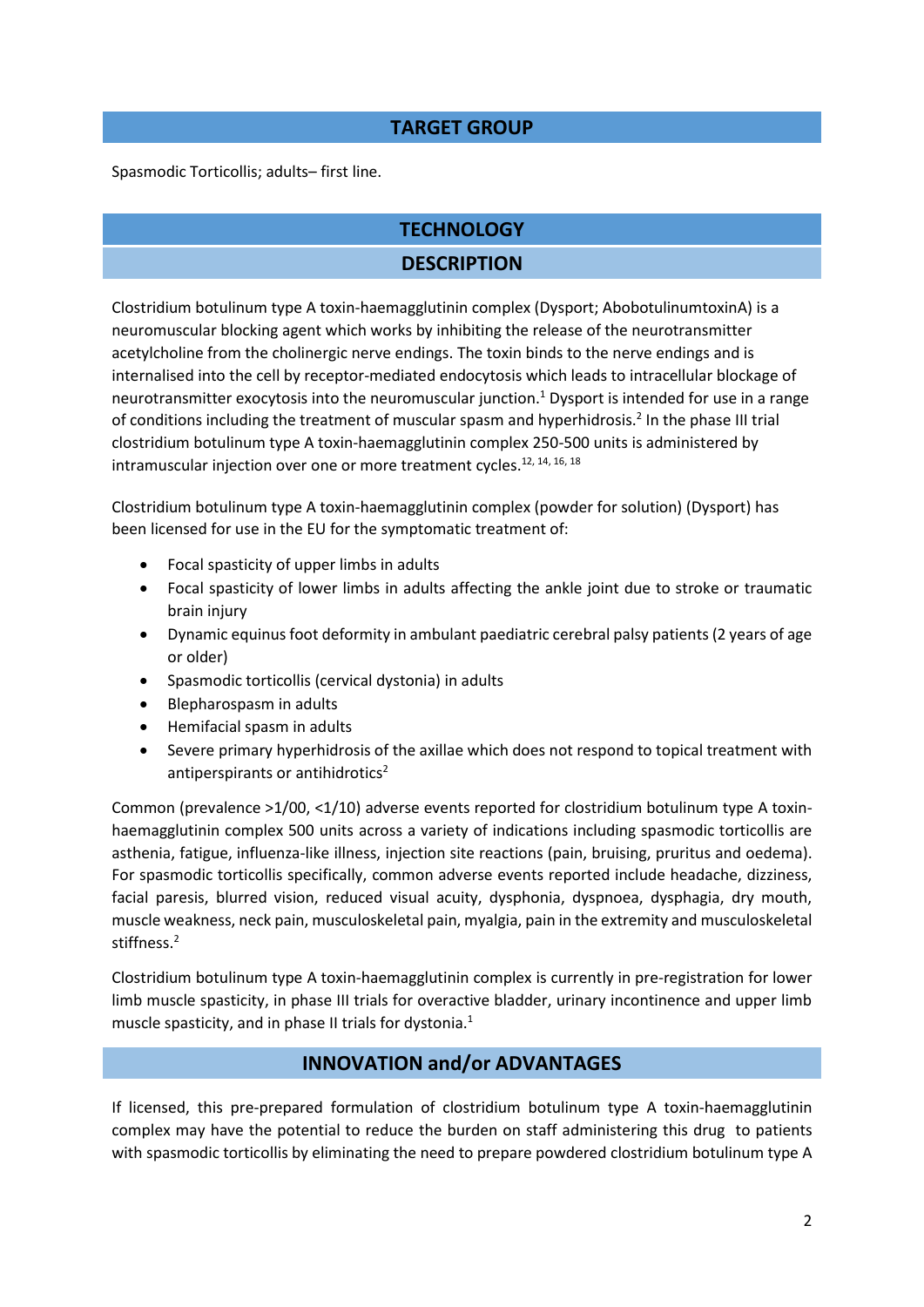toxin-haemagglutinin complex for intramuscular injection. This may potentially lead to reduced resources needed for drug preparation.

#### **DEVELOPER**

Ipsen Limited.

#### **AVAILABILITY, LAUNCH or MARKETING**

Clostridium botulinum type A toxin-haemagglutinin (Dysport) was a designated orphan drug in the USA for Lower Limb Muscle Spasticity on 20 October 1999.

#### **PATIENT GROUP**

#### <span id="page-2-2"></span><span id="page-2-1"></span><span id="page-2-0"></span>**BACKGROUND**

Spasmodic torticollis (cervical dystonia) is a rare neurological disorder and the most common form of focal dystonia, affecting only the neck muscles.<sup>3,4</sup> It results in mild to severe involuntary muscular contractions and spasms in the neck muscles often causing the neck and head to twist or be pulled forward, backwards or to the side.<sup>4</sup> Other symptoms of spasmodic torticollis are tremor and pain/discomfort due to muscular spasm[.](#page-2-1)<sup>5</sup> Spasmodic torticollis is usually idiopathic, meaning there is no identifiable cause, however genetic susceptibility (evidenced by family history) may be present in 10-25% of cases. Several gene mutations have been associated with spasmodic torticollis: GNAL, THAP1, CIZ1, ANO3. In some cases (secondary spasmodic torticollis) there is an identifiable cause, such as the use of certain drugs with dopamine receptor blocking activity (including antipsychotics or nausea medication) and degenerative brain diseas[e.](#page-2-2)<sup>3</sup> The majority of cases appear in mid-life and the condition often worsens during periods of stress or while walking and improves with rest, sleep or sensory tricks (e.g. placing a hand on the face, chin or back of the head).<sup>5</sup> Spasmodic torticollis can persist for several years, and sometimes for life, although about 20% of people will recover without treatment. 6

<span id="page-2-3"></span>Spasmodic torticollis can impact quality of life, affecting activities of daily living, including employment.<sup>[3](#page-2-2)</sup> There is an important two-way relationship between spasmodic torticollis and mental health, as symptoms of dystonia can cause anxiety and depression but anxiety and stress can also make physical symptoms worse. It is therefore important that people with spasmodic torticollis and a mental health condition receive appropriate treatment.<sup>7</sup>

#### **CLINICAL NEED and BURDEN OF DISEASE**

Spasmodic torticollis affects an estimated 18,000 adults in the UK and 60,000 people in the USA.<sup>[3,](#page-2-2)[5](#page-2-1)</sup> Prevalence of spasmodic torticollis across Europe is reported as 0.006% (5.7 per 100,000).<sup>8</sup>

The UK Hospital Episode Statistics from 2015-16 does not report data on spasmodic torticollis separately, but does report statistics on dystonia in general. In 2015-16 there were 4,102 admissions, 5,442 bed days and 4,408 finished consultant episodes for Dystonia (ICD10 G24).<sup>9</sup>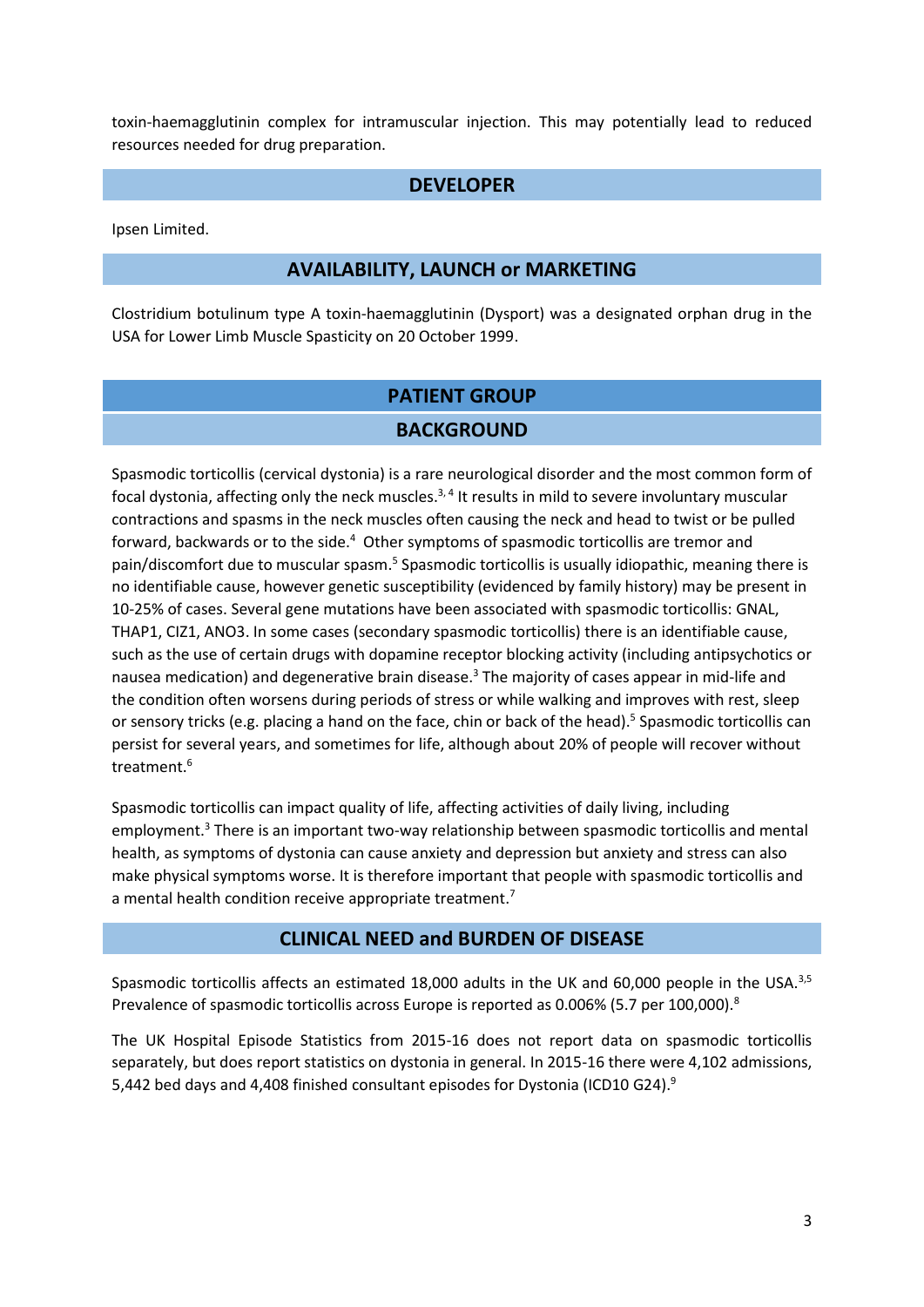#### **PATIENT PATHWAY**

#### **RELEVANT GUIDANCE**

#### **NICE GUIDANCE**

 NICE interventional procedures guidance. Selective peripheral denervation for cervical dystonia (IPG80). August 2004.

#### **NHS ENGLAND and POLICY GUIDANCE**

- NHS England. NHS Standard Contract for Neurosurgery (Adult). D03/S/a.
- NHS England. Clinical Commissioning Policy: Deep Brain Stimulation (DBS) in movement disorders. NHSCB/D03/P/b. April 2013.

#### **OTHER GUIDANCE**

- Albanese, A. *et al* (2011), EFNS guidelines on diagnosis and treatment of primary dystonia's. European Journal of Neurology, 18: 5–18.
- The Dystonia Society. Dystonia: A Guide to Good Practice for Health and Social Care Professionals. Available from: [http://www.dystonia.org.uk/index.php/professional-research/good-practice](http://www.dystonia.org.uk/index.php/professional-research/good-practice-guide)[guide.](http://www.dystonia.org.uk/index.php/professional-research/good-practice-guide)

#### **CURRENT TREATMENT OPTIONS**

Most therapies for spasmodic torticollis target symptoms, e.g. relieving spasms, pain and improving posture or function. However, not every treatment option is successful for all spasmodic torticollis patients, therefore several different treatments and approaches may need to be tried before an effective therapy is found for the individual. There are 3 basic treatment options available;<sup>[3,](#page-2-2)[5,1](#page-2-1)0</sup>

- Botulinum toxin injections: This is the treatment of choice for spasmodic torticollis, and consists of injecting low doses of botulinum toxin into the neck muscles. Effect begins 2-3 days after injection and last approximately 2-6 months. There are 3 different brands of botulinum toxin A available for use in spasmodic torticollis; BOTOX (onabotulinumtoxinA), Dysport (abobotulinumtoxinA) and Xeomin (incobotulinumtoxinA). All three brands are not interchangeable and are administered as a unique drug; no evidence exists to support the use of one above the other.
- Oral medication: there are several drugs available to reduce spasms and treat symptoms of spasmodic torticollis:
	- $\circ$  Dopaminergic drugs (e.g. Levodopa) most likely to be effective in children and young adults. It is more often prescribed in people with a family history of early onset dystonia.
	- $\circ$  Anticholinergic drugs (e.g. Trihexydhenidyl, Biperiden, Procycline) especially helpful for childhood-onset and severe cases of dystonia, although those with adult-onset dystonia may still benefit.
	- o GABA agonist (Benzodiazepine, Diazepam, Baclospas, Tizanidine) inhibit the transmission of nerve signals in the brain, so act as muscle relaxants. These drugs usually benefit children and a minority of adults with focal dystonia.
	- o Tetrabenazine, risperidone help control spasms in severe dystonia.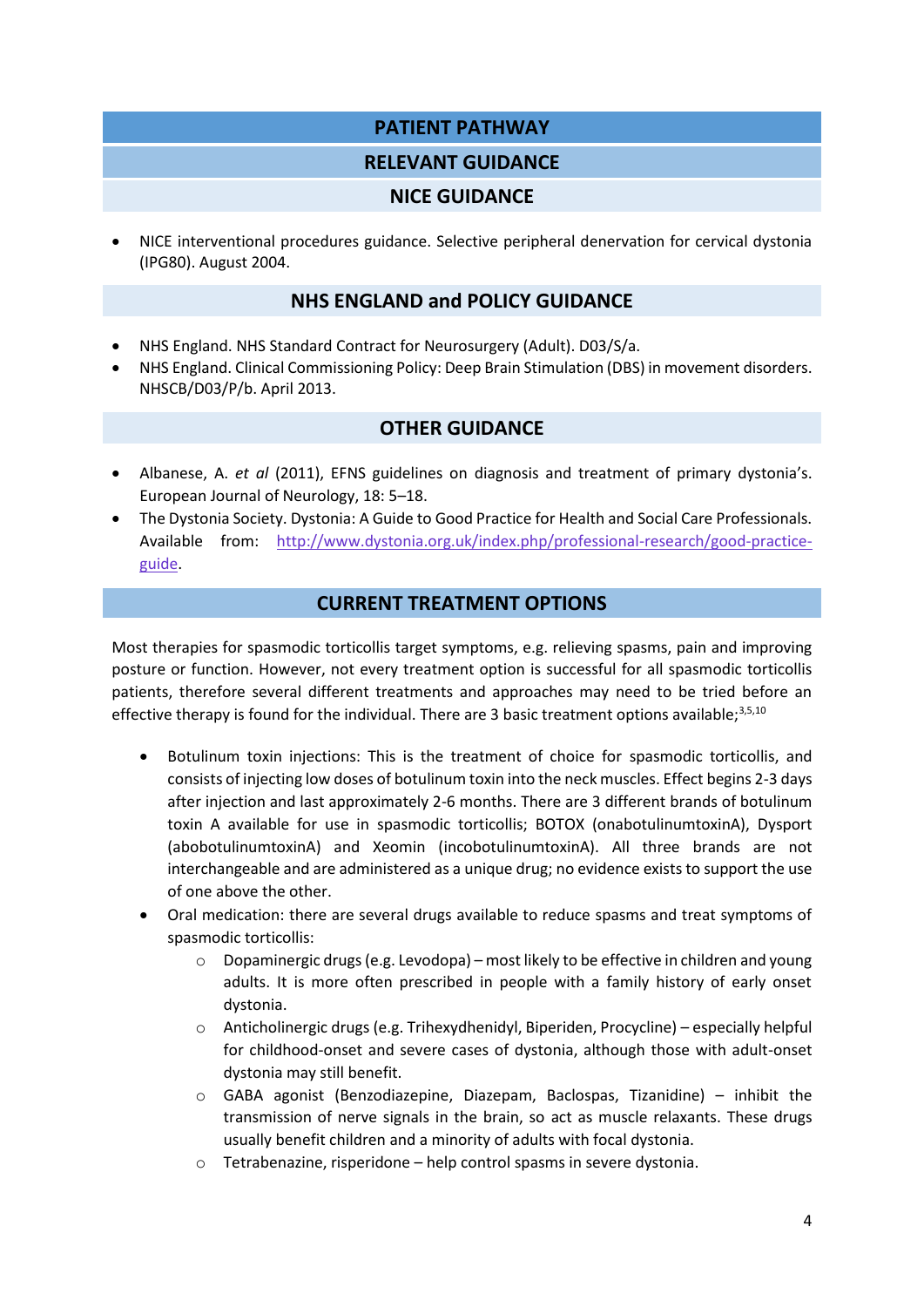- Surgery:
	- $\circ$  Selective peripheral denervation cutting of the nerves leading to the dystonic muscles. Usually an alternative treatment for people who are unresponsive to other treatment[s.](#page-2-3)<sup>6</sup>
	- $\circ$  Deep brain stimulation surgery involves the placement of electrodes into the globus pallidus (on both sides) which deliver small electrical impulses into the brain. Appropriate for patients who lose response to botulinum toxin or have a form of spasmodic torticollis which is difficult to treat with injections.

Other therapies include strategies to support patients to manage their condition and symptoms, including[;](#page-2-1)<sup>5</sup>

- Physiotherapy delivered by specialist neuro-physiotherapists, rehabilitative physiotherapy aims to give patients increased independence.
- Psychological therapy e.g. cognitive behavioural therapy, counselling and stress/anxiety management.
- Pain management as the prevalence of substantial pain is high in spasmodic torticollis, pain management programmes are used to manage chronic pain.
- Dietary support as treatment with botulinum toxin can cause dysphagia and excessive movement can make eating difficult, dietitians may recommend texture modified (puree) diets, food fortification and nutritional supplement drinks.

## <span id="page-4-3"></span><span id="page-4-2"></span><span id="page-4-1"></span><span id="page-4-0"></span>**EFFICACY and SAFETY**

| <b>Trial</b>                    | NCT01753310, A-TL-52120-169; adults<br>with a primary diagnosis of cervical<br>dystonia previously untreated with<br>botulinum toxic; Dysport vs Placebo;<br>phase III                                                                                                                                                       | NCT01753336, A-TL-52120-170; adults<br>enrolled in NCT01753310 with no<br>ongoing adverse events; Dysport only;<br>phase III extension |
|---------------------------------|------------------------------------------------------------------------------------------------------------------------------------------------------------------------------------------------------------------------------------------------------------------------------------------------------------------------------|----------------------------------------------------------------------------------------------------------------------------------------|
| <b>Sponsor</b>                  | Ipsen Limited                                                                                                                                                                                                                                                                                                                | Ipsen Limited                                                                                                                          |
| <b>Status</b>                   | Published in abstract                                                                                                                                                                                                                                                                                                        | complete but unpublished                                                                                                               |
| Source of<br><b>Information</b> | abstract <sup>11</sup> , poster <sup>11</sup> , trial registry <sup>12</sup>                                                                                                                                                                                                                                                 | publication <sup>13</sup> , trial registry <sup>14</sup>                                                                               |
| Location                        | <b>USA</b>                                                                                                                                                                                                                                                                                                                   | <b>USA</b>                                                                                                                             |
| <b>Design</b>                   | Randomised, controlled, parallel<br>assignment study                                                                                                                                                                                                                                                                         | Non-randomised, uncontrolled, single<br>group assignment study                                                                         |
| <b>Participants</b>             | N=134; aged 18 years and older;<br>primary cervical dystonia; at least 9<br>months from onset; previously<br>untreated with botulinum toxin or<br>currently treated with Botox at a total<br>dose 100-200IU and <60IU at last<br>injection cycle and satisfactory<br>response to last 2 sequential Botox<br>treatment cycles | N=112; aged 18 years and older;<br>enrolled in or completed NCT01753310;<br>no ongoing adverse events related to<br>study treatment    |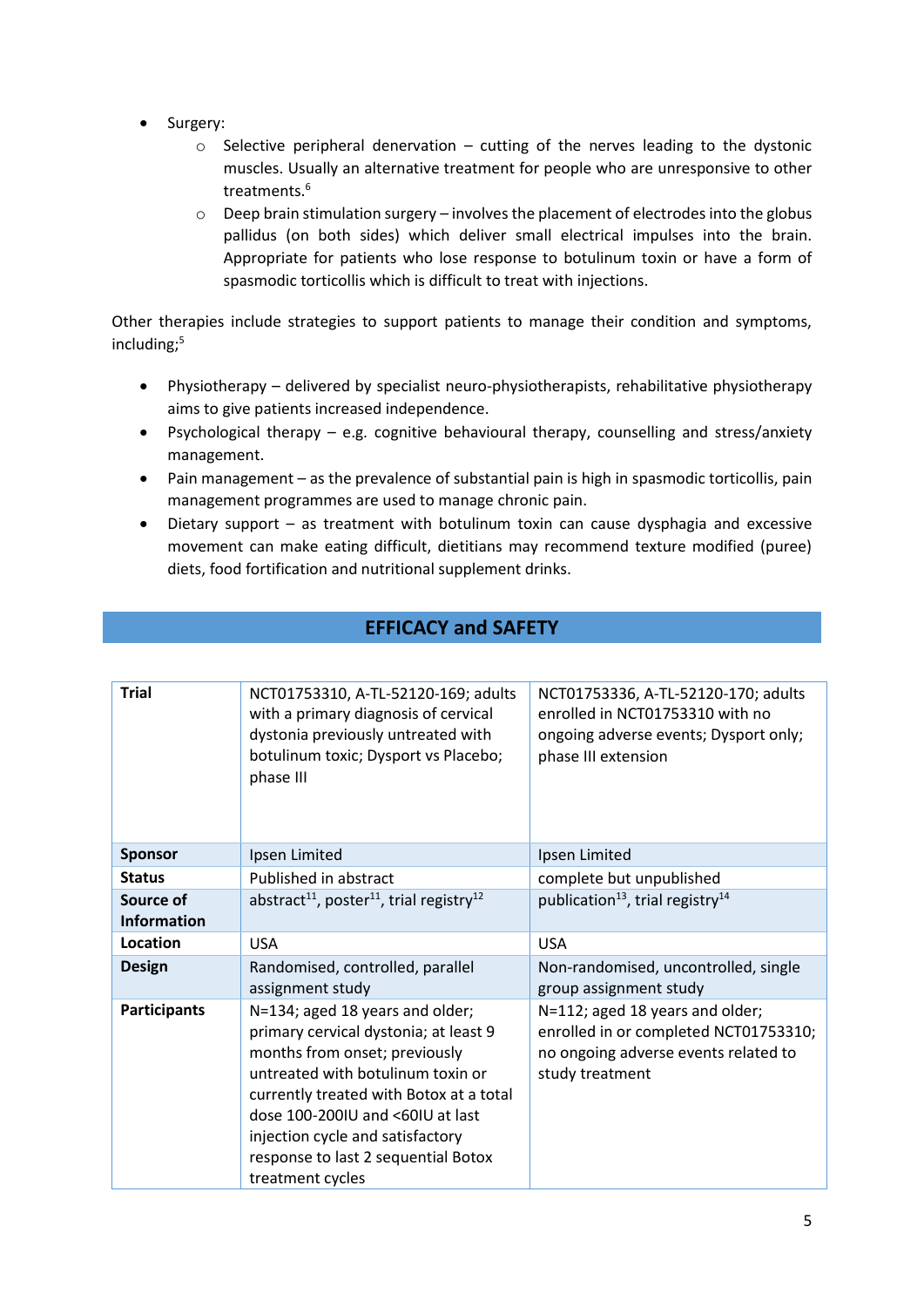| <b>Schedule</b>                     | Randomised to receive a single<br>intramuscular injection of either 250-<br>500IU (in a vial of 2mL dilution) of<br>Dysport or 2mL Placebo.                                                                                                                                                                                                                                                                                                                                                                                                     | All participants receive up to 500IU<br>Dysport by intramuscular injection (2mL<br>vial) for three treatment cycles                                                                                                                                                                                                                                                                                                                                                                                                                                                                                                                                                                                                                                         |
|-------------------------------------|-------------------------------------------------------------------------------------------------------------------------------------------------------------------------------------------------------------------------------------------------------------------------------------------------------------------------------------------------------------------------------------------------------------------------------------------------------------------------------------------------------------------------------------------------|-------------------------------------------------------------------------------------------------------------------------------------------------------------------------------------------------------------------------------------------------------------------------------------------------------------------------------------------------------------------------------------------------------------------------------------------------------------------------------------------------------------------------------------------------------------------------------------------------------------------------------------------------------------------------------------------------------------------------------------------------------------|
| Follow-up                           | Active treatment for 1 cycle and<br>overall follow-up period of 4 wks                                                                                                                                                                                                                                                                                                                                                                                                                                                                           | Active treatment for 3 cycles (12-16<br>weeks in duration each with an overall<br>follow-up period of 48wks (11 mths)                                                                                                                                                                                                                                                                                                                                                                                                                                                                                                                                                                                                                                       |
| Primary<br><b>Outcomes</b>          | Change from baseline in Toronto<br><b>Western Spasmodic Torticollis Rating</b><br>Scale (TWSTRS) Total Score at Wk 4.                                                                                                                                                                                                                                                                                                                                                                                                                           | Change from treatment cycle baseline<br>in Toronto Western Spasmodic<br><b>Torticollis Rating Scale (TWSTRS) Total</b><br>Score at Wks 4 and 12 of treatment<br>cycles 1-3.                                                                                                                                                                                                                                                                                                                                                                                                                                                                                                                                                                                 |
| <b>Secondary</b><br><b>Outcomes</b> | Change From Baseline in TWSTRS Total<br>Score at Wk 2; Change From Baseline<br>in Clinical Global Impression of Change<br>(CGIC) in Cervical Dystonia (CD) at Wk<br>2; TWSTRS Responders at Wk 2;<br>Change From Baseline in CGIC in CD at<br>Wk 4; TWSTRS Responders at Wk 4;<br>Change From Baseline in Cervical<br>Dystonia Impact Profile-58 (CDIP-58)<br>Total Score at Wk 4; Change From<br>Baseline in CDIP-58 Total Score at Wk<br>2                                                                                                    | <b>TWSTRS Total Scores at Pretreatment</b><br>Baseline, Wks 4 and 12 for Treatment<br>Cycles 1, 2 and 3; Treatment Response<br>in Treatment Cycle 3 Wk 4; change from<br>treatment cycle baseline to treatment<br>cycles 1, 2 and 3 in: TWSTRS Severity<br>Subscale Score, TWSTRS Disability<br>Subscale Score, TWSTRS Pain Subscale                                                                                                                                                                                                                                                                                                                                                                                                                        |
| <b>Key Results</b>                  | A total of 134 patients<br>(abobotulinumtoxinA n=89, placebo<br>n=45) were randomized and 129<br>(abobotulinumtoxinA n=84, placebo,<br>n=45) completed the Wk 4 primary<br>endpoint evaluation. Versus placebo,<br>abobotulinumtoxinA patients<br>experienced significantly greater<br>changes from baseline in TWSTRS<br>Score at Wk 4 (-2.5 versus -10.8,<br>P<0.001; based upon the modified<br>intent-to-treat population). Adverse<br>events (AEs) occurred in 41% and 22%<br>of abobotulinumtoxinA and placebo<br>patients, respectively. | AbobotulinumtoxinA produced a<br>significant decrease from baseline in<br>mean (±SE) TWSTRS total scores<br>compared with those previously treated<br>with placebo at Wk 4 (primary efficacy<br>endpoint; $-15.6 \pm 2.0$ vs. $-6.7 \pm 2.0$ ;<br>$p < 0.001$ ) with significant<br>improvements sustained to Wk 12<br>$(p = 0.019)$ . Dysport also produced<br>significant improvements in TWSTRS<br>subscale scores, VAS pain scores, and<br>subject/investigator's VAS symptom<br>assessments compared to those<br>previously treated with placebo. During<br>open-label treatment, all treatment<br>cycles resulted in improvements in<br>mean TWSTRS total and subscale scores<br>at Wk 4 post-treatment; greatest<br>improvement was seen in cycle 1. |
| <b>Adverse effects</b><br>(AEs)     | Total number of adverse events were<br>n=41 in the abobotulinumtoxinA group<br>and n=22 in the placebo group<br>$(p=0.001)$ .<br>Total serious adverse events were n=4<br>(4.55%) in the abobotulinumtoxinA<br>group vs. $n=1$ (2.22%) in the placebo<br>group.                                                                                                                                                                                                                                                                                 | The most common treatment-emergent<br>adverse event (TEAE) was dysphagia,<br>which did not appear to be dose<br>dependent; for 500IU, 750IU and<br>1000IU doses dysphagia was reported in<br>15%, 17% and 14% respectively.<br>Reported proportions of dysphagia also<br>did not appear to be related to                                                                                                                                                                                                                                                                                                                                                                                                                                                    |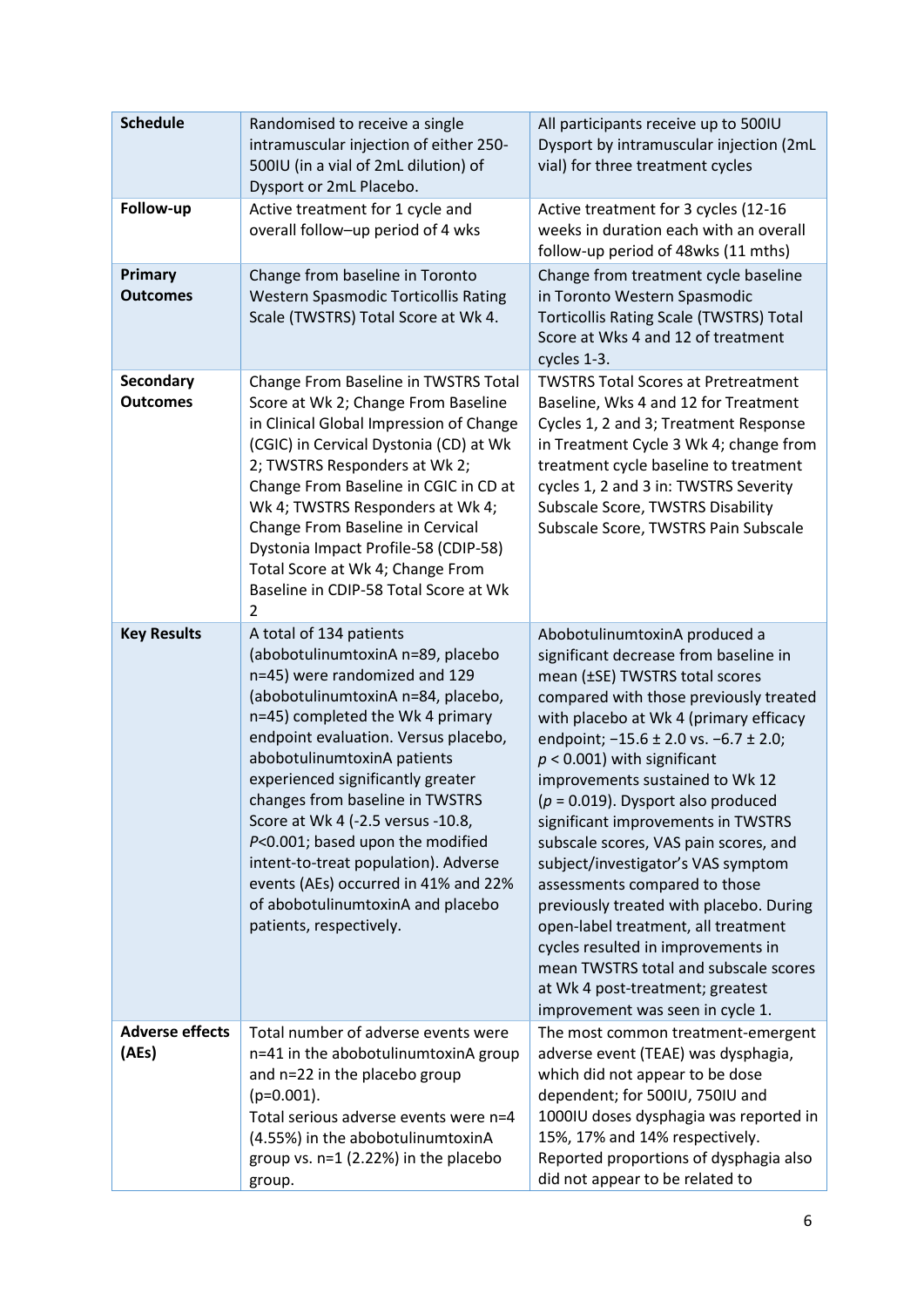|                                   | Dysphagia was reported in 9% of<br>treated patients. Other AEs in treated<br>patients were muscle weakness, neck<br>pain, and headache, none of which<br>were reported with placebo. | treatment cycle, a 12%, 13%, 6% and<br>10% at treatment cycle 1, 2, 3 and 4<br>respectively. Other TEAEs included<br>Injection site pain (5% previously in<br>Abobotulinumtoxin A group vs. 3%<br>previously in placebo group), Upper<br>respiratory tract infection (4%<br>previously in Abobotulinumtoxin A<br>group vs. 3% previously in placebo<br>group), neck pain (5% previously in<br>Abobotulinumtoxin A group vs. 5%<br>previously in placebo group) and<br>headache (4% previously in<br>Abobotulinumtoxin A group vs. 3%<br>previously in placebo group). |
|-----------------------------------|--------------------------------------------------------------------------------------------------------------------------------------------------------------------------------------|-----------------------------------------------------------------------------------------------------------------------------------------------------------------------------------------------------------------------------------------------------------------------------------------------------------------------------------------------------------------------------------------------------------------------------------------------------------------------------------------------------------------------------------------------------------------------|
| <b>Expected</b><br>reporting date |                                                                                                                                                                                      |                                                                                                                                                                                                                                                                                                                                                                                                                                                                                                                                                                       |

<span id="page-6-1"></span><span id="page-6-0"></span>

| <b>Trial</b><br><b>Sponsor</b>  | NCT00447772, A-94-52120-098, 2004-<br>002086-20, EudraCT-2004-002086-20;<br>adults above 18 years old; Dysport<br>only; phase III<br>Ipsen Limited                                      | NCT00257660, Y-47-52120-051,<br>EudraCT-2005-000709-70, 2005-<br>000709-70; adults above 18 years old;<br>Dysport 500IU vs placebo; phase III<br>Ipsen Limited                                                                                                                                                                          |
|---------------------------------|-----------------------------------------------------------------------------------------------------------------------------------------------------------------------------------------|-----------------------------------------------------------------------------------------------------------------------------------------------------------------------------------------------------------------------------------------------------------------------------------------------------------------------------------------|
| <b>Status</b>                   | published                                                                                                                                                                               | Published                                                                                                                                                                                                                                                                                                                               |
| Source of<br><b>Information</b> | publication <sup>15</sup> , trial registry <sup>16</sup> ,                                                                                                                              | publication <sup>17, 13</sup> , trial registry <sup>18</sup>                                                                                                                                                                                                                                                                            |
| Location                        | <b>Austria and Germany</b>                                                                                                                                                              | <b>USA and Russia</b>                                                                                                                                                                                                                                                                                                                   |
| <b>Design</b>                   | Non-randomised, uncontrolled, open<br>label                                                                                                                                             | Randomised, placebo-controlled,<br>parallel assignment, double blinded                                                                                                                                                                                                                                                                  |
| <b>Participants</b>             | n=516; aged 18 years and above; de<br>novo patients with cervical dystonia;                                                                                                             | N=116; aged 18 years and above;<br>cervical dystonia at least 18 months<br>from since onset; previously untreated<br>with botulinum toxin or previously<br>treated with botulinum toxin Type A or<br>B with a maximum interval of 16 weeks<br>since the last injection and having<br>returned to at least their pre-treatment<br>status |
| <b>Schedule</b>                 | Intramuscular injection of Dysport<br>500IU/2.5ml injected into the muscles<br>involved in cervical dystonia.                                                                           | Randomisation to receive either<br>Intramuscular injection of Dysport<br>500IU or placebo                                                                                                                                                                                                                                               |
| Follow-up                       | Follow up at 0, 4 and 12 weeks.                                                                                                                                                         | Follow up at 2, 8 and 12 weeks                                                                                                                                                                                                                                                                                                          |
| Primary<br><b>Outcomes</b>      | Change in Tsui score from baseline to<br>wk4                                                                                                                                            | Change in Toronto Western Spasmodic<br><b>Torticollis Rating Scale (TWSTRS)</b><br>Baseline to Wk 4,                                                                                                                                                                                                                                    |
| Secondary<br><b>Outcomes</b>    | Quality of life at Wks 0, 4, 12,<br>evaluation of efficacy and<br>safety/tolerability by investigator and<br>patient at Wks 4 and 12, dose and<br>injection protocol for any subsequent | change in TWSTRS Baseline to Wk 8,<br><b>TWSTRS Total Score Baseline and Wk</b><br>12, subject Visual Analogue Score (VAS)<br>for Cervical Dystonia (CD) symptom                                                                                                                                                                        |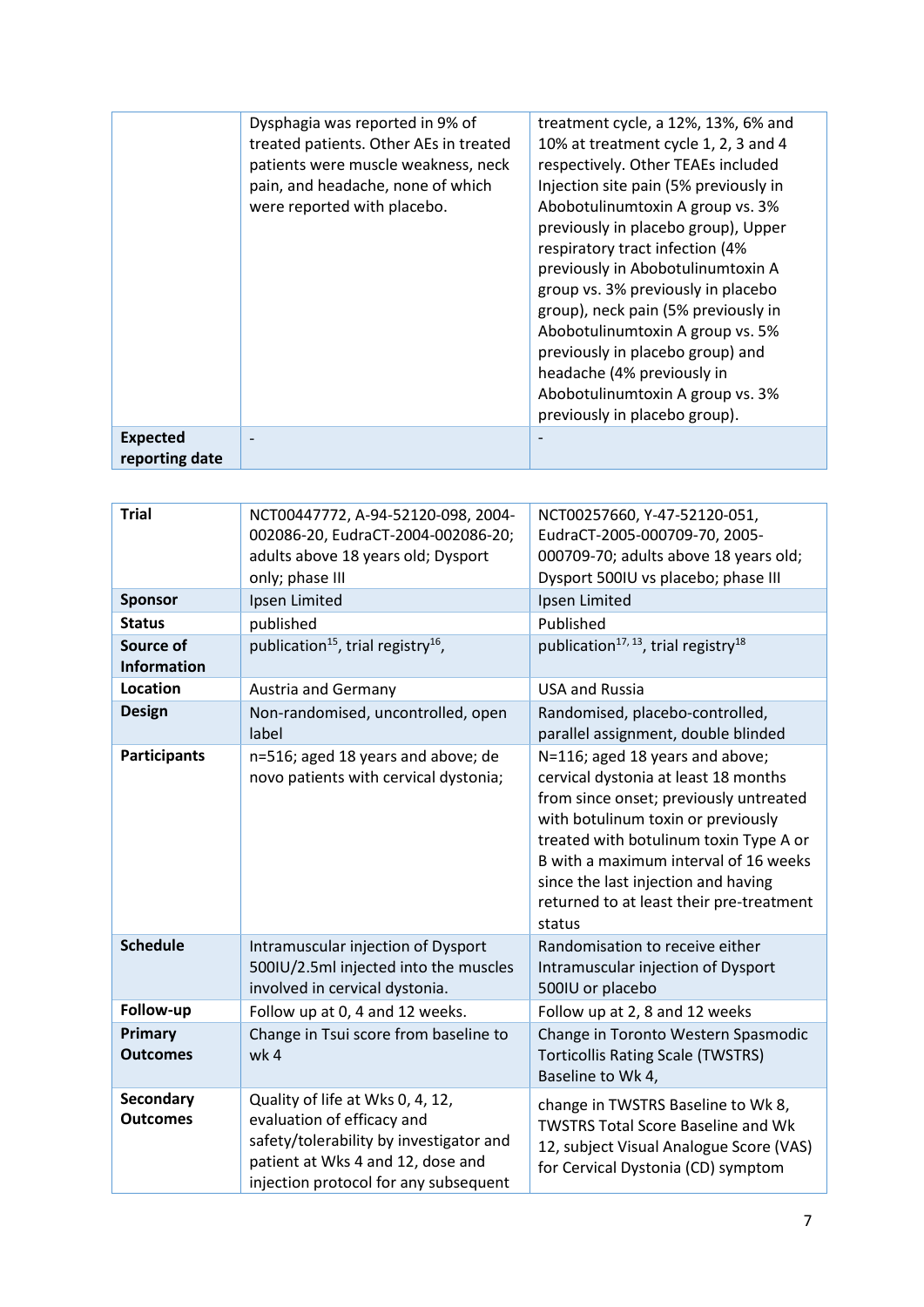|                                   | injections at Wk 12, descriptive<br>analysis of subgroups at Wks 0, 4 and<br>12, sitting Tsui score profile at Wks 0, 4<br>and 12, walking Tsui score at Wks 0, 4<br>and 12, comparison of Tsui scores with<br>patient sitting and patient walking at<br>Wks 0, 4 and 12.                                                                                                                                                                                                                                                                                                                                              | assessment Baseline to Wk 4, 8 and 12,<br>investigator VAS for CD symptom<br>assessment Baseline to Wk 4, 8 and 12,<br>SF-36 Mental Health Summary Score at<br>Wk 8, number of participants<br>considered by the investigator to be<br>overall treatment successes at Wk 12.                                                                                                                                                                                                                                                                                                                                                                                |
|-----------------------------------|------------------------------------------------------------------------------------------------------------------------------------------------------------------------------------------------------------------------------------------------------------------------------------------------------------------------------------------------------------------------------------------------------------------------------------------------------------------------------------------------------------------------------------------------------------------------------------------------------------------------|-------------------------------------------------------------------------------------------------------------------------------------------------------------------------------------------------------------------------------------------------------------------------------------------------------------------------------------------------------------------------------------------------------------------------------------------------------------------------------------------------------------------------------------------------------------------------------------------------------------------------------------------------------------|
| <b>Key Results</b>                | Treatment with Dysport significantly<br>reduced mean Tsui scores from<br>baseline to wk 4 (-3.83; 95% CIs-4.01<br>to $-3.57$ ; p<0.0001), corresponding to<br>a percentage improvement of<br>44.3±34.8%. The mean changes in Tsui<br>subscale scores from baseline to wk 4<br>were statistically significant for all Tsui<br>subscores: Amplitude of rotation,<br>deflection (tilt) and ante-/retrocollis<br>(-1.4; 95% CI-1.5 to -1.3), duration of<br>movement (-0.3; 95% CI -0.4 to -0.3),<br>duration of shoulder elevation, (-0.4;<br>95% CI -0.5 to -0.3), tremor, (-0.6;<br>95% CI -0.7 to -0.5). <sup>20</sup> | There were significant differences in<br>change from baseline to wk 4 between<br>Dysport (n=55) and placebo (n=61)<br>treatment groups for VAS Score (17.7 ±<br>24.4 vs -4.8 ± 24.6, p=0.0013) and<br>TWSTRS pain subscale $(-3.7 \pm 4.7 \text{ vs. } -$<br>1.3 ±3.8, p= 0.0017). Improvements in<br>all eight SF36 domains were seen in<br>Dysport treated participants compared<br>to placebo (where improvement was<br>seen in 6 out of 8 SF36 domains).<br>However there was no significant<br>difference between Dysport and<br>placebo treated participants for 3 SF36<br>domains (vitality, social functioning and<br>mental health). <sup>19</sup> |
| <b>Adverse effects</b><br>(AEs)   | Of the 515 people who took part in the<br>trial 213 (41.4%) experiences an AE.<br>The most common AEs were muscular<br>weakness, dysphagia and neck pain<br>(occurring in 13.8%, 9.9% and 6.6% of<br>participants respectively). <sup>20</sup>                                                                                                                                                                                                                                                                                                                                                                         | Total number of AEs experienced<br>(excluding serious AEs) were 11/55<br>(20%) in the Dysport group compared to<br>5/61 (8.2%) in the placebo group. The<br>most common AE in the Dysport group<br>was dysphagia, occurring in 9.1% of<br>participants (compared to 0% in<br>placebo participants). Injection site and<br>neck pain occurred in 5.5% and 5.5% of<br>Dysport participants respectively and<br>3.3% and 4.9% of placebo participants<br>respectively. Serious AEs occurred in 1<br>placebo participant (suicide attempt). <sup>21</sup>                                                                                                       |
| <b>Expected</b><br>reporting date |                                                                                                                                                                                                                                                                                                                                                                                                                                                                                                                                                                                                                        | $\overline{a}$                                                                                                                                                                                                                                                                                                                                                                                                                                                                                                                                                                                                                                              |

# <span id="page-7-0"></span>**ESTIMATED COST and IMPACT**

# **COST**

Clostridium botulinum type A toxin-haemagglutinin complex 500 units (Dysport) is already marketed in the UK; a 500 unit vial (of powder for reconstitution) costs £154.00.<sup>22</sup>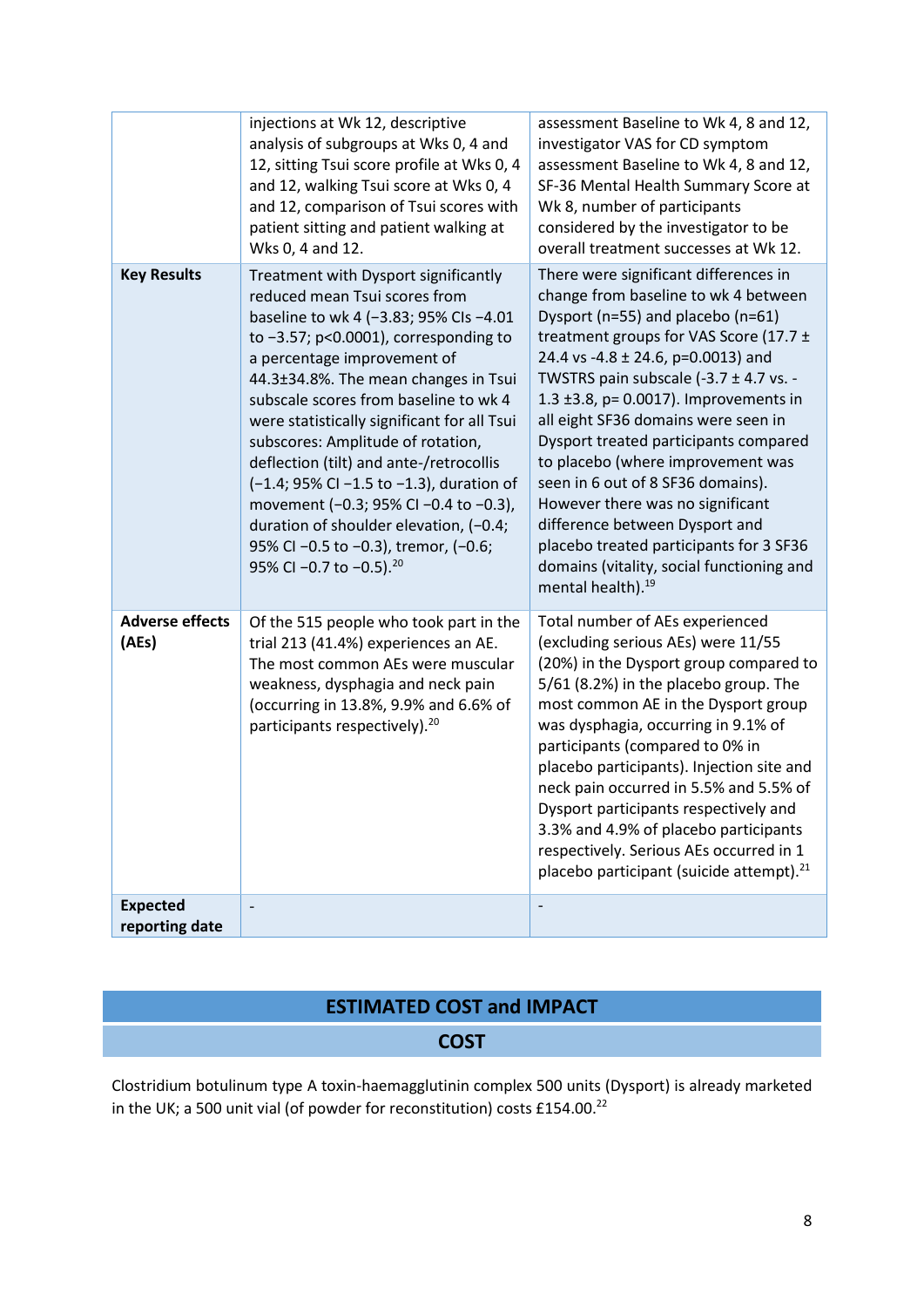| <b>IMPACT - SPECULATIVE</b>                                                                                                              |                                                                                                                    |  |
|------------------------------------------------------------------------------------------------------------------------------------------|--------------------------------------------------------------------------------------------------------------------|--|
| <b>IMPACT ON PATIENTS AND CARERS</b>                                                                                                     |                                                                                                                    |  |
| Reduced mortality/increased length of<br>survival                                                                                        | Reduced symptoms or disability<br>⊠                                                                                |  |
| Other                                                                                                                                    | No impact identified                                                                                               |  |
| <b>IMPACT ON HEALTH and SOCIAL CARE SERVICES</b>                                                                                         |                                                                                                                    |  |
| Increased use of existing services                                                                                                       | Decreased use of existing services                                                                                 |  |
| Re-organisation of existing services                                                                                                     | Need for new services<br>П                                                                                         |  |
| $\boxtimes$ Other: reduced need for drug preparation<br>before administration, less staff required to<br>prepare drug for administration | None identified<br>$\perp$                                                                                         |  |
| <b>IMPACT ON COSTS and OTHER RESOURCE USE</b>                                                                                            |                                                                                                                    |  |
| Increased drug treatment costs                                                                                                           | Reduced drug treatment costs                                                                                       |  |
| Other increase in costs                                                                                                                  | Other reduction in costs: potentially less<br>$\bowtie$<br>staff/time needed to prepare drug for<br>administration |  |
| Other                                                                                                                                    | None identified                                                                                                    |  |
| <b>OTHER ISSUES</b>                                                                                                                      |                                                                                                                    |  |
| Clinical uncertainty or other research<br>question identified                                                                            | $\boxtimes$ None identified                                                                                        |  |
|                                                                                                                                          |                                                                                                                    |  |
| <b>REFERENCES</b>                                                                                                                        |                                                                                                                    |  |

<sup>1</sup> Global Data. *Abobotulinumtoxina product profile.* Available from: [https://pharma.globaldata.com/ProductsView.aspx?ProductType=0,1&ProductID=12679.](https://pharma.globaldata.com/ProductsView.aspx?ProductType=0,1&ProductID=12679) [Accessed 26 July 2017]. Login Required.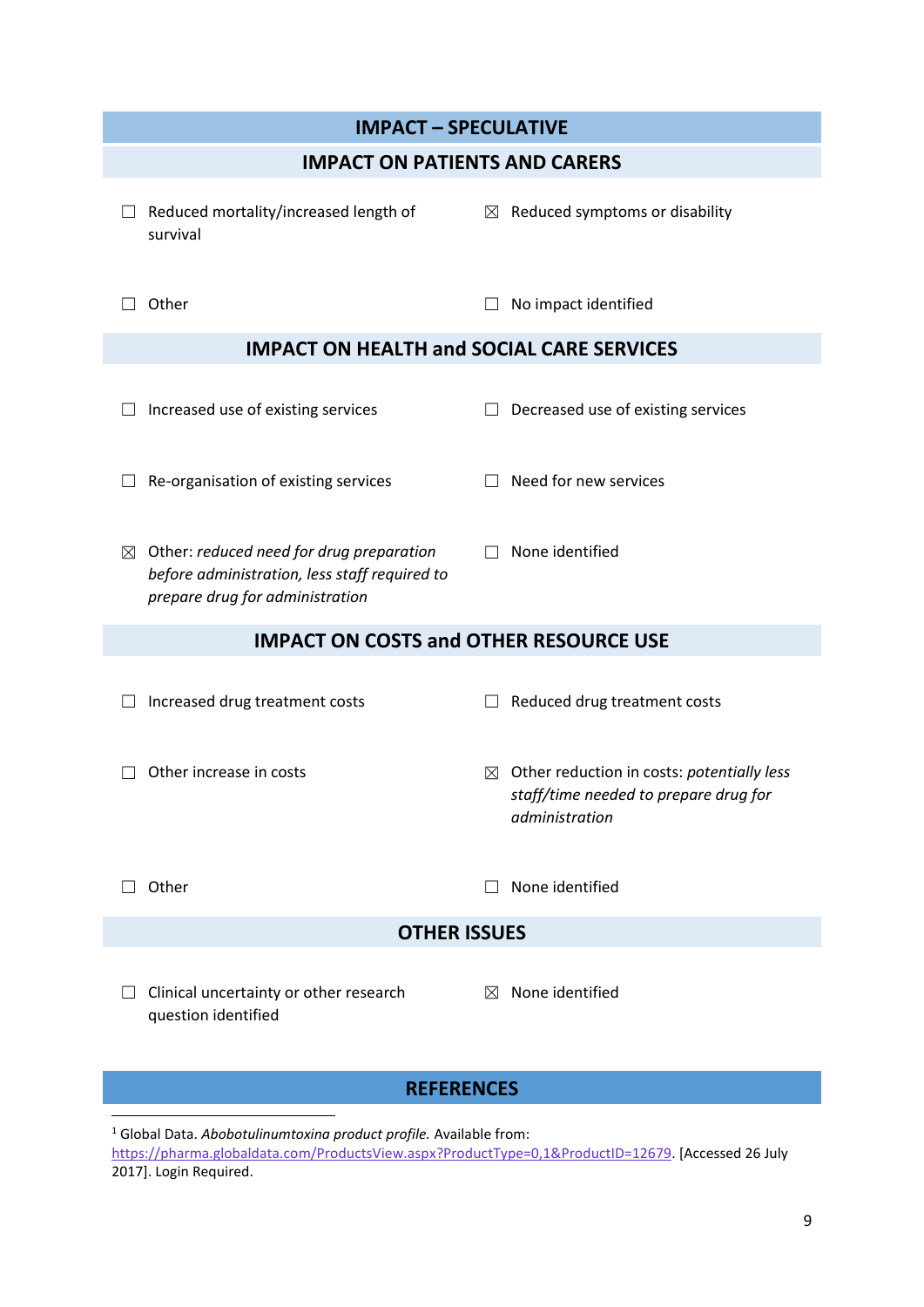<sup>2</sup> Electronic Medicines Compendium. *Dysport 500IU.* Available from:

[https://www.medicines.org.uk/emc/medicine/32114.](https://www.medicines.org.uk/emc/medicine/32114) [Accessed 2 August 2017]. [Last Updated 24 July 2017]. <sup>3</sup> National Organization for Rare Disorders. *Cervical Dystonia.* Available from[: https://rarediseases.org/rare](https://rarediseases.org/rare-diseases/cervical-dystonia/)[diseases/cervical-dystonia/](https://rarediseases.org/rare-diseases/cervical-dystonia/) [Accessed 2 August 2017].

<sup>4</sup> NHS Choices. *Dystonia Symptoms*. Available from:

1

[http://www.nhs.uk/Conditions/Dystonia/Pages/Symptoms.aspx.](http://www.nhs.uk/Conditions/Dystonia/Pages/Symptoms.aspx) [Accessed 2 August 2017]. [Last Updated 8 May 2015].

<sup>5</sup> The Dystonia Society. *Cervical dystonia.* Available from: [http://www.dystonia.org.uk/index.php/professional](http://www.dystonia.org.uk/index.php/professional-research/types-of-dystonia/cervical-dystonia)[research/types-of-dystonia/cervical-dystonia.](http://www.dystonia.org.uk/index.php/professional-research/types-of-dystonia/cervical-dystonia) [Accessed 2 August 2017].

<sup>6</sup> NICE interventional procedures guidance. *Selective peripheral denervation for cervical dystonia (IPG80).*  Available from: [https://www.nice.org.uk/guidance/ipg80.](https://www.nice.org.uk/guidance/ipg80) August 2004. [Accessed 2 August 2017].

<sup>7</sup> The Dystonia Society. *Neck Dystonia.* Available from: [http://www.dystonia.org.uk/index.php/about](http://www.dystonia.org.uk/index.php/about-dystonia/types-of-dystonia/neck-dystonia)[dystonia/types-of-dystonia/neck-dystonia.](http://www.dystonia.org.uk/index.php/about-dystonia/types-of-dystonia/neck-dystonia) [Accessed 2 August 2017].

<sup>8</sup> Epidemiological Study of Dystonia in Europe (ESDE) Collaborative Group. A prevalence study of primary dystonia in eight European countries. Journal of Neurology 2000;247(10):787-92.

<sup>9</sup> NHS Digital. *Hospital Episode Statistics for England: Admitted Patient Care statistics.* Office of National Statistics. 2015-16.

<sup>10</sup> The Dystonia Society. *Drugs used for dystonia.* Available from:

[http://www.dystonia.org.uk/index.php/about-dystonia/treatments/drug-treatments.](http://www.dystonia.org.uk/index.php/about-dystonia/treatments/drug-treatments) [Accessed 3 August 2017]. [Last Updated: April 2015].

<sup>11</sup> 68th American Academy of Neurology (AAN) Annual Meeting, April 15-21, 2016, Vancouver, BC, Canada Available from: [http://www.neurology.org/content/86/16\\_Supplement/P1.029](http://www.neurology.org/content/86/16_Supplement/P1.029) [Accessed 9 August 2017]. <sup>12</sup> ClinicalTrials.gov. *Efficacy and Safety of DYSPORT® Using 2mL Dilution in Adults With Cervical Dystonia, NCT01753310.* Available from: [https://clinicaltrials.gov/ct2/show/NCT01753310.](https://clinicaltrials.gov/ct2/show/NCT01753310) [Accessed 9 August 2017]. [Last Updated: 26 January 2017].

<sup>13</sup> Truong D, et al. *Long-term efficacy and safety of botulinum toxin type A (Dysport) in cervical dystonia.*  Parkinsonism & Related Disorders, 16;5, 316-323 (2010) Available from:

<http://www.sciencedirect.com/science/article/pii/S1353802010000556?via%3Dihub> [Accessed 9 August 2017].

<sup>14</sup> ClinicalTrials.gov. *Long Term Safety And Effectiveness Of Dysport® In Adults With Cervical Dystonia, NCT01753336.* Available from: [https://clinicaltrials.gov/ct2/show/NCT01753336.](https://clinicaltrials.gov/ct2/show/NCT01753336) [Accessed 9 August 2017]. [Last Updated: 23 March 2017].

<sup>15</sup>PubMed. *A botulinum toxin - A treatment algorithm for de novo management of torticollis and laterocollis.* BMJ Open. 2011 Jan 1;1(2). Available from:<https://www.ncbi.nlm.nih.gov/pubmed/22021883?dopt=Abstract> [Accessed 9 August 2017].

<sup>16</sup> ClinicalTrials.gov. *Study to Assess the Efficacy and Safety of Dysport® in Cervical Dystonia, NCT00447772.*  Available from: [https://clinicaltrials.gov/ct2/show/study/NCT00447772?show\\_locs=Y#locn.](https://clinicaltrials.gov/ct2/show/study/NCT00447772?show_locs=Y#locn) [Accessed 9 August 2017]. [Last Updated: 23 July 2009].

<sup>17</sup> PubMed. *Factors affecting the health-related quality of life of patients with cervical dystonia and impact of treatment with abobotulinumtoxinA (Dysport): results from a randomised, double-blind, placebo-controlled study.* BMJ Open. 2014 Oct 16;4(10) Available from:

<https://www.ncbi.nlm.nih.gov/pubmed/25324317?dopt=Abstract> [Accessed 9 August 2017].

<sup>18</sup> ClinicalTrials.gov. *Randomized, Placebo-Controlled Study of AbobotulinumtoxinA (Dysport®) for the Treatment of Cervical Dystonia, NCT00257660*. Available from:

[https://clinicaltrials.gov/ct2/show/NCT00257660.](https://clinicaltrials.gov/ct2/show/NCT00257660) [Accessed 9 August 2017]. [Last Updated: 17 June 2010]. <sup>19</sup>Daniel Truong et al. *Long-term efficacy and safety of botulinum toxin type A (Dysport) in cervical dystonia.* Parkinsonism & Related Disorders, Volume 16, Issue 5, Page No: 316–323, 2010. Available from:

[http://www.prd-journal.com/article/S1353-8020%2810%2900055-6/abstract.](http://www.prd-journal.com/article/S1353-8020%2810%2900055-6/abstract) [Accessed 9 August 2017]. Login Required.

<sup>20</sup> BMJ Open. A botulinum toxin A treatment algorithm for de novo management of torticollis and laterocollis. 1;2 e000196 (2011). Available from: [http://bmjopen.bmj.com/content/1/2/e000196.long.](http://bmjopen.bmj.com/content/1/2/e000196.long) [Accessed 9 August 2017].

<sup>21</sup> ClinicalTrials.gov. *Randomized, Placebo-Controlled Study of AbobotulinumtoxinA (Dysport®) for the Treatment of Cervical Dystonia – study results*. Available from:

[https://clinicaltrials.gov/ct2/show/results/NCT00257660?term=NCT00257660&rank=1&sect=X430156#othr.](https://clinicaltrials.gov/ct2/show/results/NCT00257660?term=NCT00257660&rank=1§=X430156#othr) [Accessed 09 August 2017].